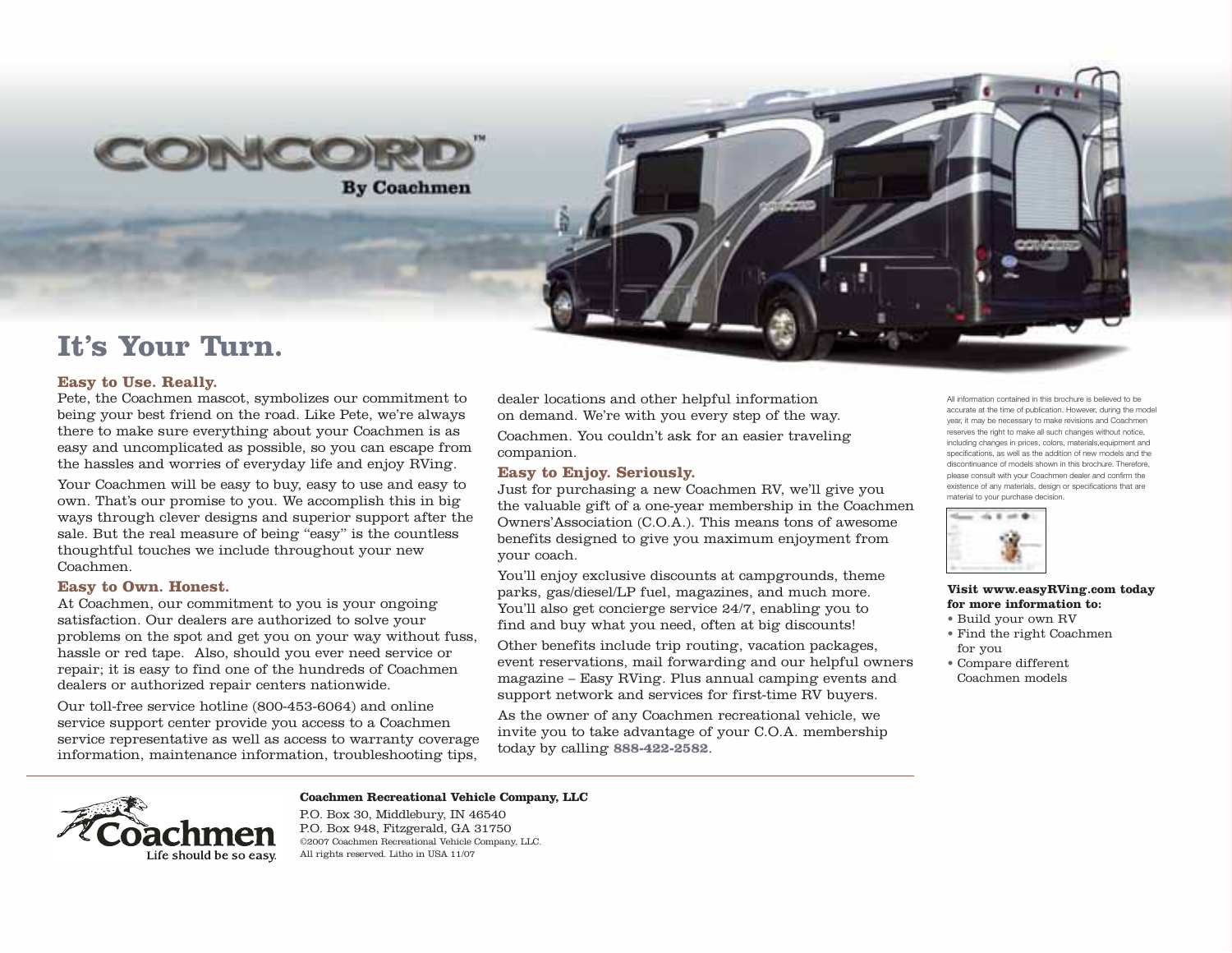



By Coachmen



**Luxurious Freedom**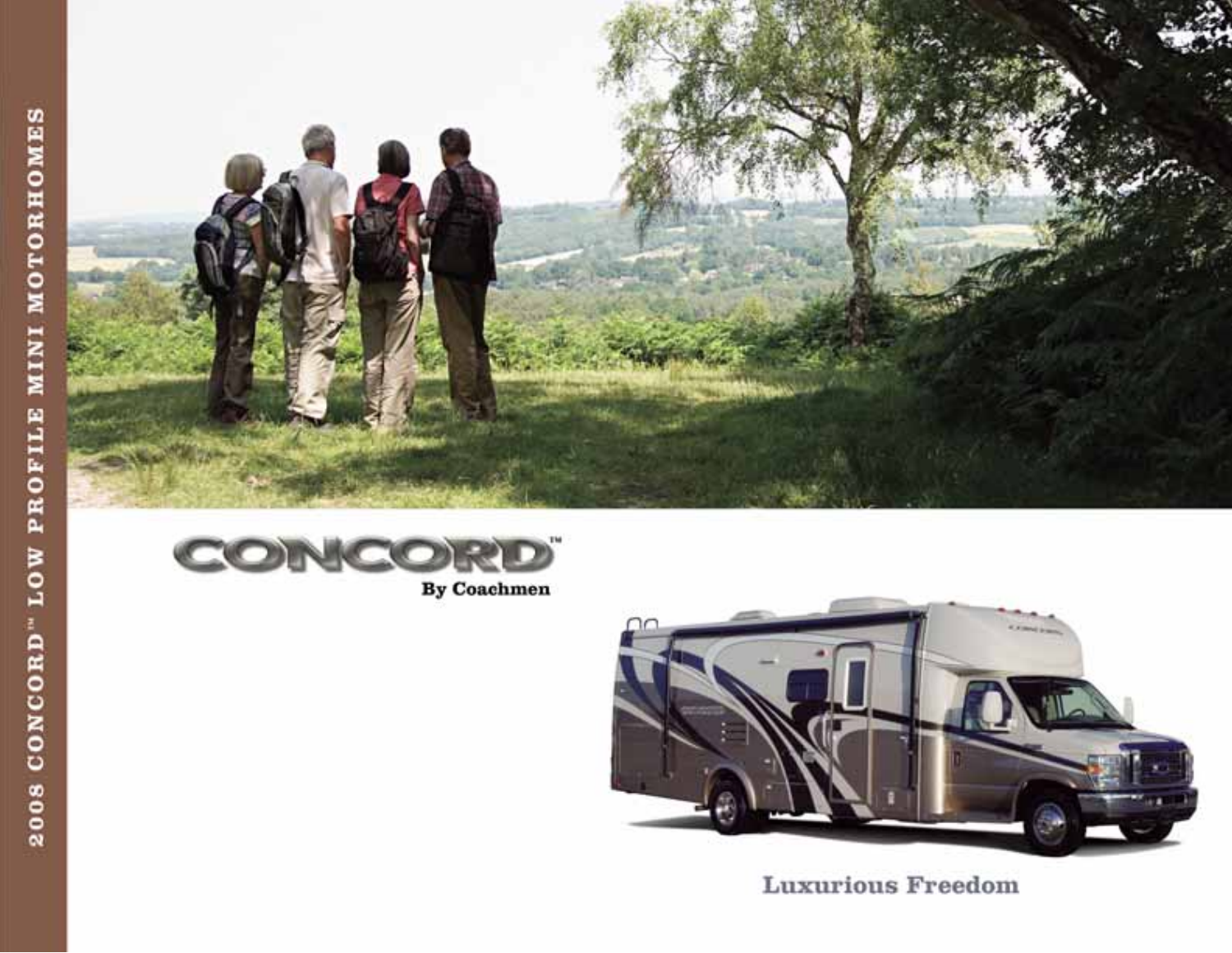

Travel comfortably in the well appointed Concord™. The 275 DS shown here features a U-dinette option in the slideroom, along with a standard Euro chair on the door side. The state-of-the-art entertainment center features a class leading 26" LCD television, DVD player and Bose® Wave radio sound system. (Lakeside Maple cabinetry and Calypso Khaki decor)



The Concord cockpit surrounds you with automotive styling, including a durable plastic molded headliner, power windows and locks, cruise control, multiple drink holders, dual side airbags, upgraded dash stereo system, and two-toned captains chairs.



The upgraded dash stereo features a CD player and built-in weatherband. This stereo easily adapts to satellite radio, navigation systems and side view cameras.



With the touch of a button, the integrated backup monitor automatically flips out of the dash radio for a confident rear view.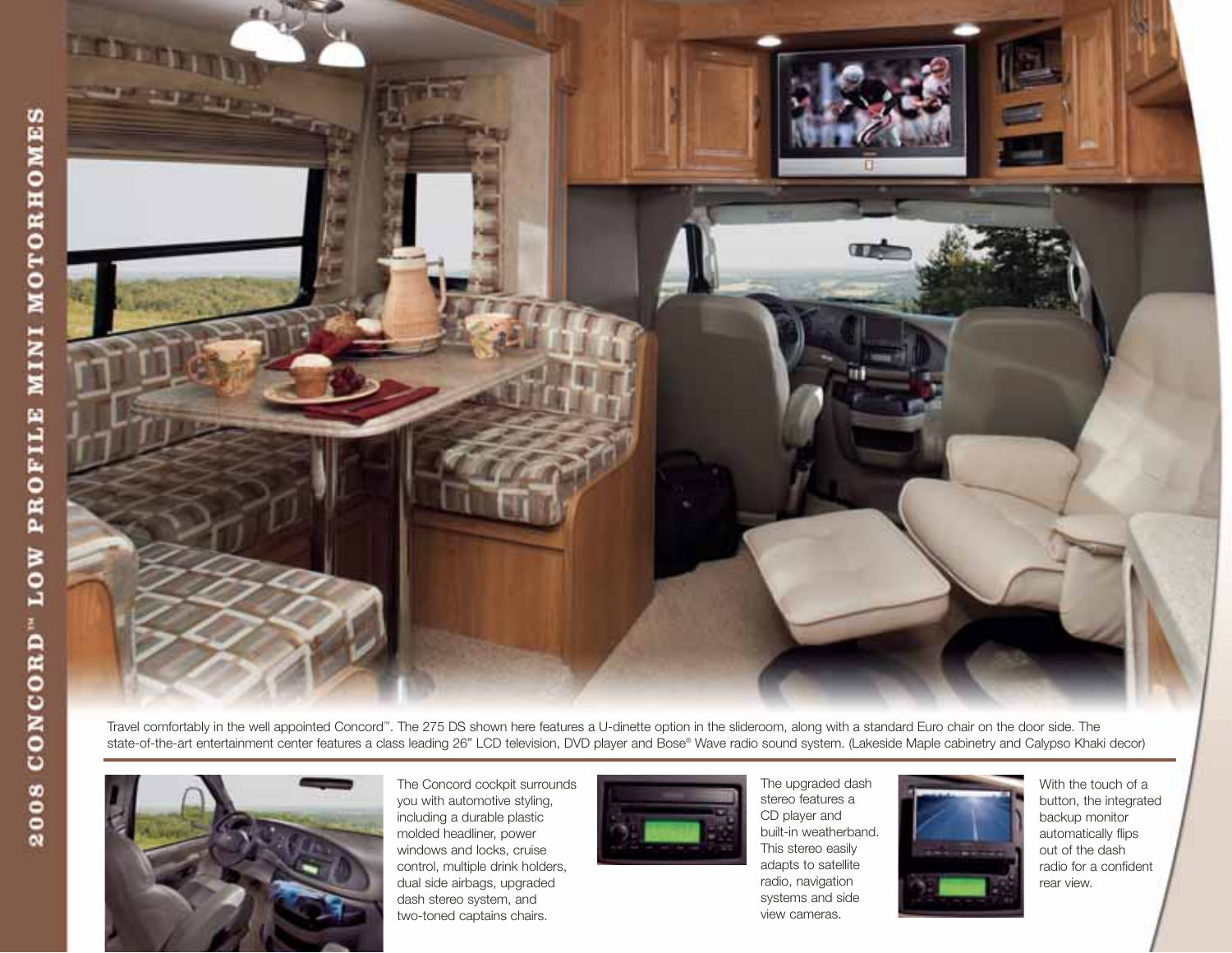



"Free, agile...spontaneous" are a few of the words that describe how you'll feel when traveling in the Concord by Coachmen. Concord maneuvers with comfort and ease in any driving situation – across town or across the country.

# **Decor Selections**

**Fabric Key:** 

**A.** Main **B.** Accent **C.** Bedspread



# **Lakeside Maple**

**Brazilian Cherry**



**A space saving hide-a-bed sofa is standard equipment on Concord.**



Relax and enjoy music and movies comfortably in the versatile Concord™. The cut away cab area maximizes living space and provides easy access to the captain's chairs. The 300 TS shown here features three space expanding sliderooms, along with an ultra leather hide-a-bed sofa option. (Shown in Brazilian Cherry cabinetry and Saffron Geo decor)





**Calypso Khaki Newport Mocha Saffron Geo**



**Sahara Sands**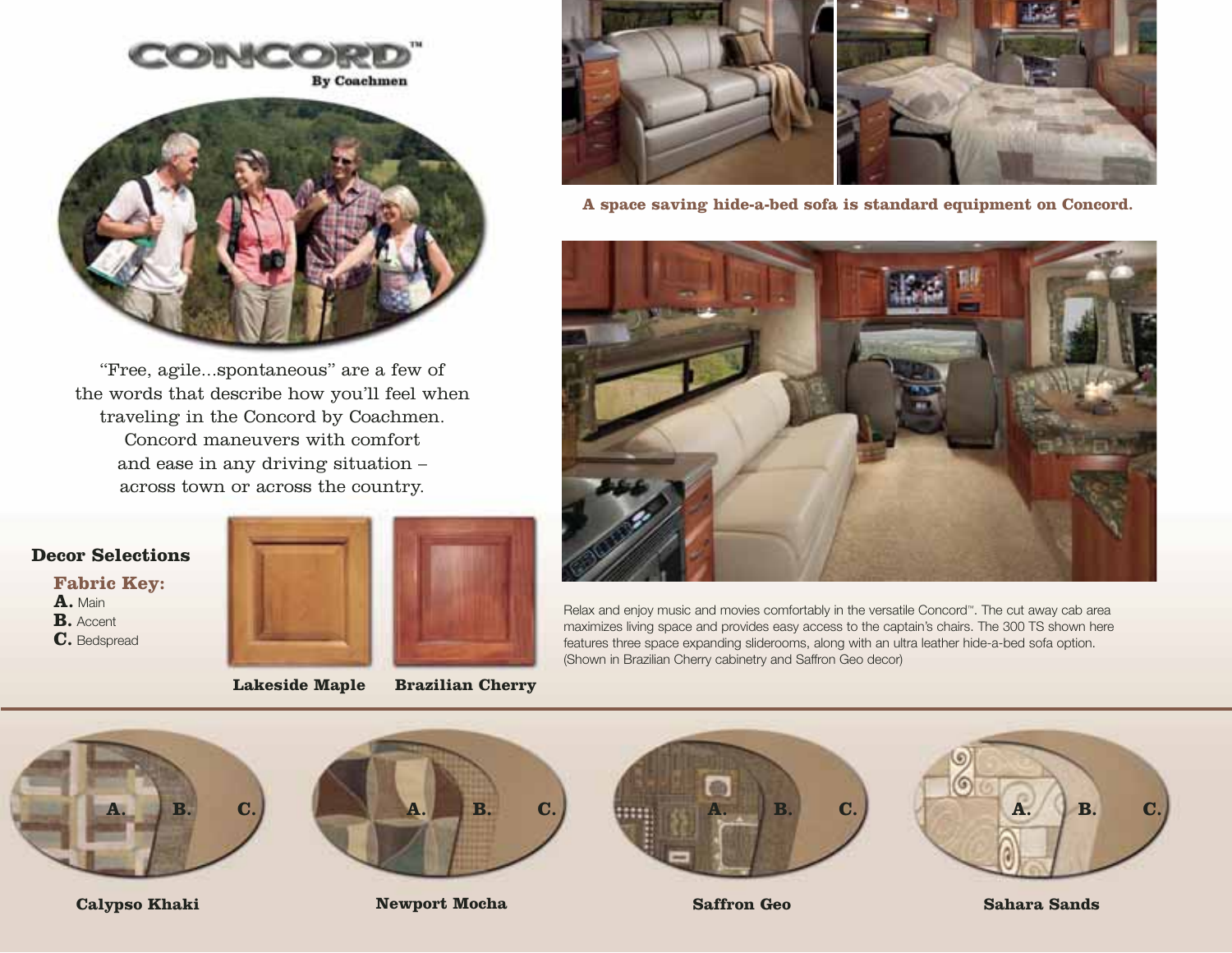

In the modern kitchen, you will find stainless steel style appliances like a convection microwave oven, sealed burner cooktop range, and double door refrigerator.



Access drawers easily with full extension drawer



Lighted cedar lined wardrobe closets keep your clothes smelling fresh.

Relax in the designer bedroom. With elegant details, including a space expanding bed slide and large windows this bedroom rivals those found in much larger motorhomes. (Select models)



The spacious and inviting interior of the 300 TS Concord™ features raised panel cabinet doors, plush short shag carpet, an upgraded lighting package and designer interior appointments throughout. (Shown with Brazilian Cherry cabinetry and Saffron Geo decor)

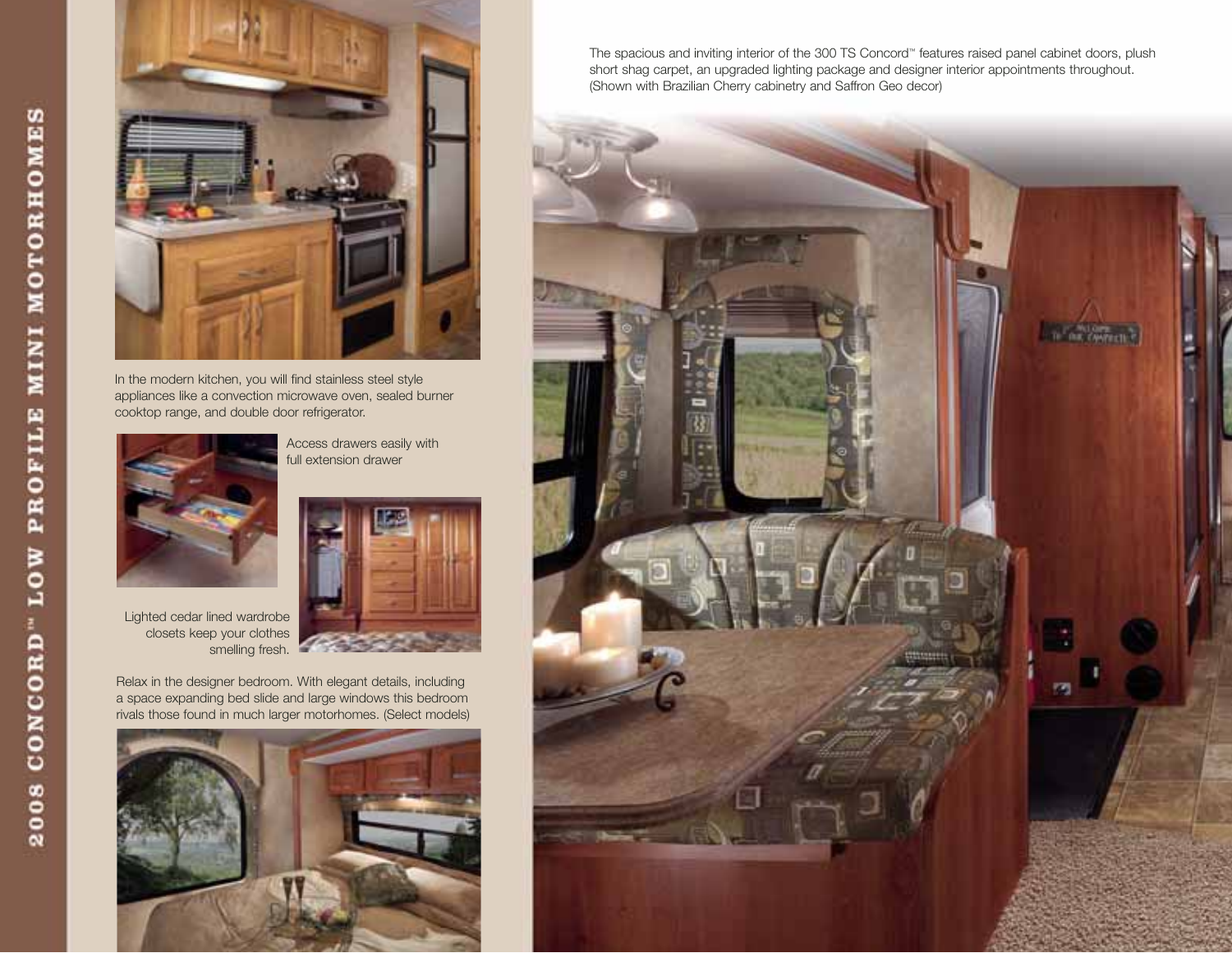





# The coach command center provides a single panel for commonly used gauges and switches.





Concord's class leading exterior storage gives you the extra space you need.

The lighted exterior grab handle is easy to see at night.





Enjoy the outdoors more with the exterior entertainment center and remote control.

LED driving Slick exterior sidewall material Curved sidewalls and entrance door Firestone Ride-Rite® TPO roof covering Slick exterior Rear perimeter caps

Extra wide running boards for solid footing in and out of the cockpit air assist suspension

Raised departure angle enhances rear ground clearance

lights are extra bright and long lasting

Heavy duty 5,000 lb. tow hitch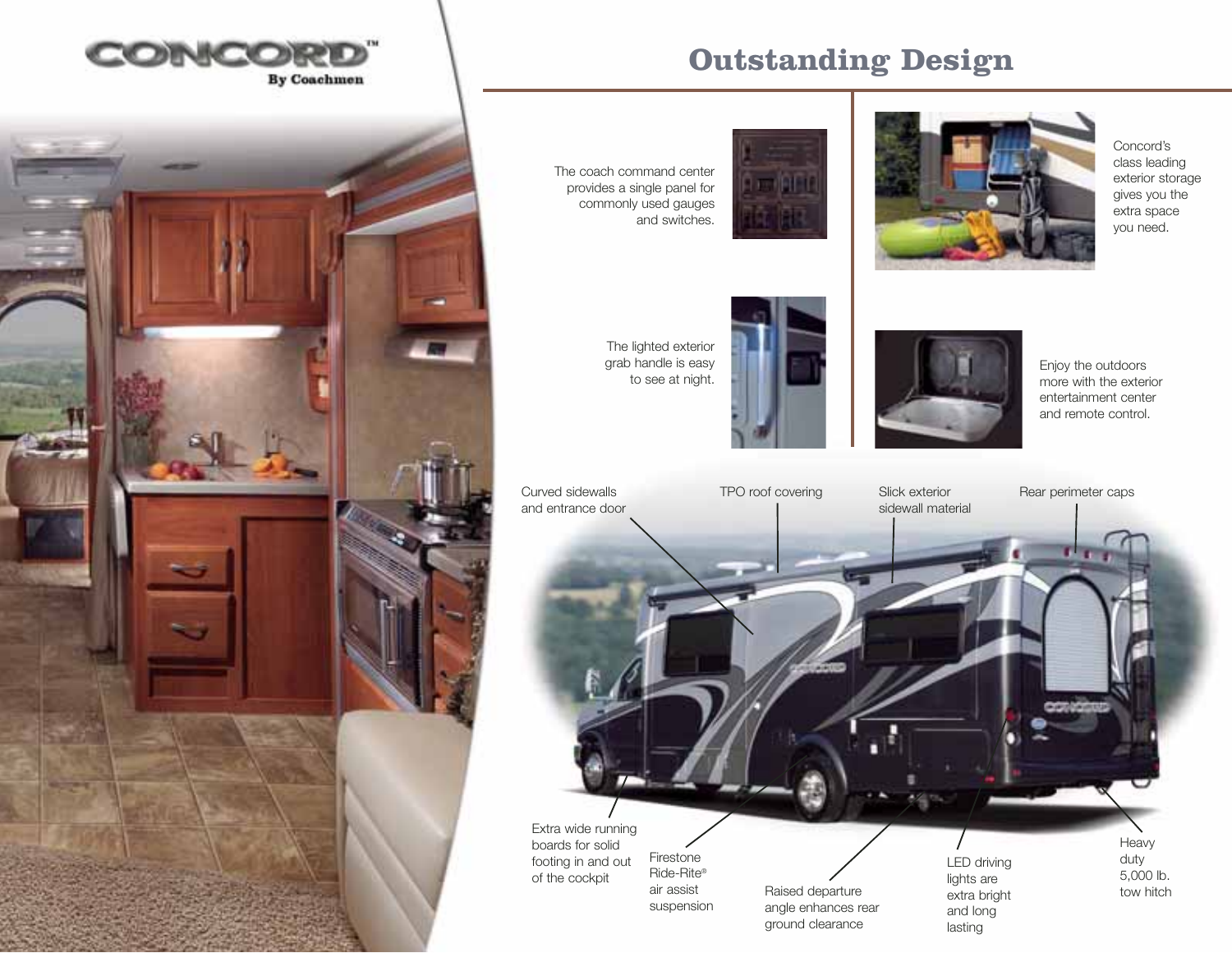





# **Exterior Full Paint Options**

# **Easy Features** S=Standard O=Optional

| <b>LIVING APPOINTMENTS</b>                                                               |                         |
|------------------------------------------------------------------------------------------|-------------------------|
| Hardwood Cabinet Doors                                                                   | S                       |
| <b>Hidden Cabinet Door Hinges</b>                                                        | $\overline{\mathsf{S}}$ |
| Linoleum Flooring (Kitchen and Bath)                                                     | S                       |
| Designer Seamless Countertops                                                            | S                       |
| <b>Full Extension Ball Bearing Drawer Guides</b>                                         | S                       |
| <b>Techwood Drawer Sides</b>                                                             | $\mathsf{S}$            |
| Vinyl Soft Touch Ceiling                                                                 | S                       |
| Night Shades (Coach and Bedroom)                                                         | S                       |
| Booth Dinette (300 TS)                                                                   | S                       |
| U-Shaped Booth Dinette (275 DS)                                                          | 0                       |
| Skylight in Living Area                                                                  | S                       |
| Hide-A-Bed Sofa (275 DS, 300 TS)                                                         | S                       |
| Hide-A-Bed Sofa w/Air Mattress (237 SO)                                                  | S                       |
| Ultra Leather Euro Chair w/Ottoman (275 DS)                                              | $\mathsf{S}$            |
| Ultra Leather Hide-A-Bed Sofa                                                            | 0                       |
| Hardwood Folding Chairs (237 SO)                                                         | S                       |
| Lighted Cedar Lined Wardrobe Storage                                                     | S                       |
| Pedestal Table (275 DS)                                                                  | S                       |
| Kitchen Sink Covers                                                                      | S                       |
| <b>SLEEPING APPOINTMENTS</b>                                                             |                         |
| Queen Bed (n/a 237 SO)                                                                   | $\mathsf{S}$            |
| Deluxe Innerspring Mattress (n/a 237 SO)                                                 | S                       |
| Bedspread & Pillow Shams (n/a 237 SO)                                                    | S                       |
| Privacy Drape (Cockpit Area)                                                             | S                       |
| <b>APPLIANCES &amp; ACCESSORIES</b>                                                      |                         |
| Cabover Entertainment Center: 26" LCD TV,<br>DVD Player and Bose <sup>®</sup> Wave Radio | S                       |
| Stainless Double Door Refrigerator                                                       | S                       |

| <b>Stainless Convection Microwave</b>       |                |
|---------------------------------------------|----------------|
| & Cooktop Oven                              | S              |
| <b>Exterior Entertainment Center</b>        | S              |
| Pre-wired for Satellite Dish                | S              |
| Ipod Docking Station                        | 0              |
| Sirius Radio Docking Station                | $\Omega$       |
| <b>HEATING &amp; AIR CONDITIONING</b>       |                |
| 25,000 BTU E.I. Furnace                     | S              |
| 13.500 BTU Low Profile Ducted               |                |
| Roof Air Conditioner                        | S              |
| <b>Wall Mounted Thermostat</b>              | S              |
| <b>Three Speed Roof Vent</b>                | S              |
| ELECTRICAL & LIGHTING                       |                |
| 30 Amp Power Cord                           | S              |
| 55 Amp Electronic Converter                 | S              |
| <b>Auxiliary Coach Battery</b>              | S              |
| Second Coach Battery                        | $\overline{0}$ |
| <b>Coach Battery Disconnect</b>             | S              |
| <b>GFI Circuit</b>                          | S              |
| Patio Light                                 | S              |
| 4000 Series Generac Gas Generator           | S              |
| Directional Reading Lights in Sofa Overhead | S              |
| Cable TV Jacks                              | S              |
| Outside 120V Receptacle                     | S              |
| <b>Omni-Directional TV Antenna</b>          | S              |
| <b>Exterior Storage Compartment Lights</b>  | S              |
| <b>Coach Command Center</b>                 | S              |

| <b>PLUMBING &amp; LP SYSTEMS</b>                         |                |
|----------------------------------------------------------|----------------|
| Porcelain Footpedal Flush Toilet                         | S              |
| Power Bath Vent                                          | S              |
| One Piece ABS Tub/Shower Surround                        | S              |
| Demand Water Pump                                        | S              |
| 6 Gallon Gas/Electric E.I. Water Heater                  | S              |
| <b>Medicine Cabinet</b>                                  | S              |
| Glass Shower Enclosure (n/a 275 DS)                      | S              |
| Skylight over Shower                                     | S              |
| <b>Outside Shower</b>                                    | S              |
| <b>Tank Flusher System</b>                               | S              |
| <b>Electric Heated Holding Tanks</b>                     | S              |
| <b>COCKPIT CONVENIENCES</b>                              |                |
| <b>Reclining 2-Tone Captains Chairs</b>                  | S              |
| <b>Cruise Control</b>                                    | S              |
| <b>Tilt Steering Wheel</b>                               | S              |
| Power Windows and Locks                                  | S              |
| Dash Air Conditioning                                    | S              |
| Dash Stereo w/CD Player                                  | S              |
| Flip Up Rear View Monitor Integrated<br>Into Dash Stereo | S              |
| <b>EXTERIOR &amp; CONSTRUCTION</b>                       |                |
| 6.0L Diesel Engine (Ford)                                | O              |
| High Visibility LED Running Lights                       | S              |
| <b>Heated Exterior Mirrors w/Remote</b>                  | S              |
| 5000 lb. Towing Hitch                                    | S              |
| <b>Rear Perimeter Caps</b>                               | S              |
| <b>Powered Entrance Step</b>                             | $\overline{0}$ |
| Spare Tire Kit                                           | S              |

| <b>Radial Tires</b>                     | S        |
|-----------------------------------------|----------|
| <b>Metal Wheel Covers</b>               | S        |
| Stainless Steel Wheel Inserts           | 0        |
| Air Assist Suspension                   | S        |
| Laminated Floor                         | S        |
| <b>Laminated Curved Sidewalls</b>       | S        |
| <b>Laminated Crowned Roof</b>           | S        |
| <b>Custom Fiberglass Running Boards</b> | S        |
| <b>Painted Lower Graphics</b>           | 0        |
| Full Body Paint Package                 | 0        |
| Patio Awning                            | S        |
| Slideroom Awnings                       | S        |
| Roof Ladder                             | S        |
| <b>CSA Upfit</b>                        | $\Omega$ |
| (Mandatory for all Canadian Provinces)  |          |
| SAFETY & SECURITY                       |          |
| <b>Tinted Safety Glass Windows</b>      | S        |
| <b>Entrance Door Dead Bolt Lock</b>     | S        |
| Lighted Acrylic Entry Assist Handle     | S        |
| Backup Camera                           | S        |
| <b>Side View Cameras</b>                | 0        |
| <b>Exterior Security Light</b>          | S        |
| LP Leak Alarm                           | S        |
| Smoke Detector                          | S        |
| Carbon Monoxide Detector                | S        |
| Fire Extinguisher                       | S        |
| Driver and Passenger Air Bags           | S        |
| <b>Emergency Start Switch</b>           | S        |
| <b>Owners Information Package</b>       | S        |
|                                         |          |